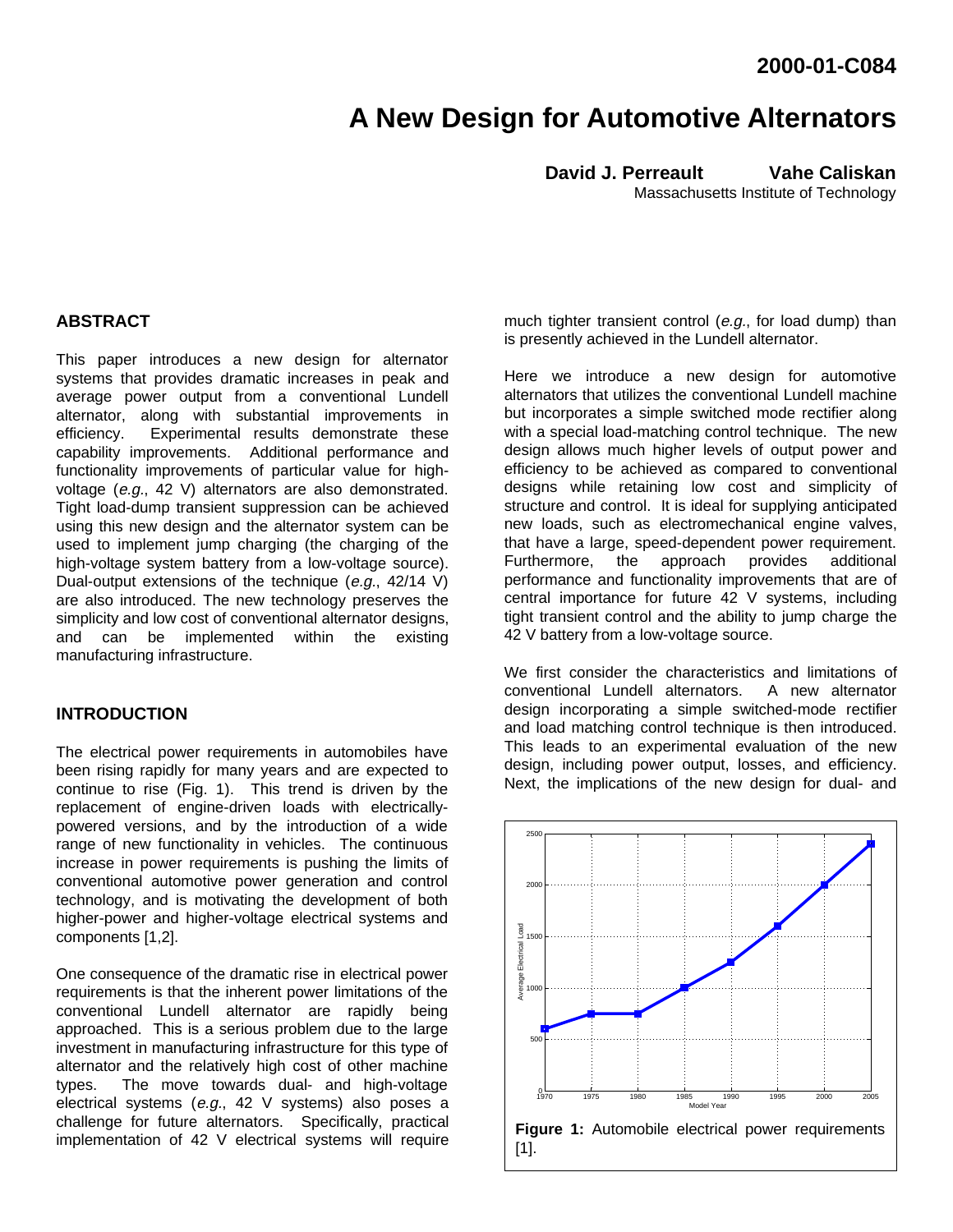high-voltage alternators are considered, and the transient control and jump-charging features of the new design are validated. We conclude with a summary and overall assessment of the new technology.

# **THE LUNDELL ALTERNATOR**

The Lundell, or Claw-Pole, alternator is a wound-field synchronous machine in which the rotor comprises a pair of stamped pole pieces ("claw poles") secured around a cylindrical field winding (Fig. 2). The field winding is driven from the stator via a pair of slip rings. The stator is wound in a three-phase configuration and a full-bridge diode rectifier is traditionally used at the machine output. The alternator system output voltage is controlled by regulating the field current. A relatively long field time constant and a high armature leakage reactance are characteristic of this type of alternator and tend to dominate its electrical performance.



# A SIMPLE ALTERNATOR ELECTRICAL MODEL

Figure 3 shows a simple electrical model for the conventional Lundell alternator system. The field current  $i<sub>f</sub>$  of the machine is determined by the field current regulator which applies a pulse-width modulated voltage across the field winding. Average field current is determined by the field winding resistance and the average voltage applied by the regulator. Changes in field current occur with an  $L/R$  field winding time constant that is typically on the order or 100 ms or more. It is this long time constant that dominates the transient performance of the alternator.

The armature is modeled as a Y-connected set of sinusoidal three-phase back emf voltages  $v_{ss}$ ,  $v_{ss}$ , and  $v_{ss}$ and leakage inductances  $L_{s}$ . The electrical frequency  $\omega$ is proportional to the mechanical speed  $\omega_{m}$  and the number of machine poles. The magnitude of the back emf voltages is proportional to both frequency and field current:

# $V_{s} = k \omega i_{s}$

A diode bridge rectifies the ac machine output into a constant voltage source  $V_{o}$  representing the battery and associated loads. This simple model captures many of the important characteristics of the Lundell alternator while remaining analytically tractable [3,4].



# ALTERNATOR ELECTRICAL BEHAVIOR

Figure 4 shows the output power versus output voltage of a conventional 14 V alternator at constant (full) field current, parametric in alternator speed. 1800 rpm corresponds to idle speed and 6000 rpm corresponds to cruising speed. The solid lines show analytical predictions of alternator behavior based on the above electrical model, while the dashed lines and markers represent actual data from a Ford alternator. As can be seen, for any given speed there is a substantial variation in output power capability with output voltage. At each speed there is an output voltage above which the output current (and hence output power) become zero. This voltage corresponds to the peak of the line-to-line back emf voltage, above which the diodes in Fig. 3 will not conduct. At each speed there is also a single output voltage at which maximum output power is achieved, and this output voltage is substantially below the line-to-line back emf voltage magnitude.

The observed alternator behavior can be traced to the large armature leakage inductances of the Lundell machine. Significant voltage drops occur across the leakage inductances when current is drawn from the machine, and these drops increase with increasing output current and operating speed. Consequently, the Lundell alternator exhibits heavy load regulation (droop in the output voltage with increasing current). For example,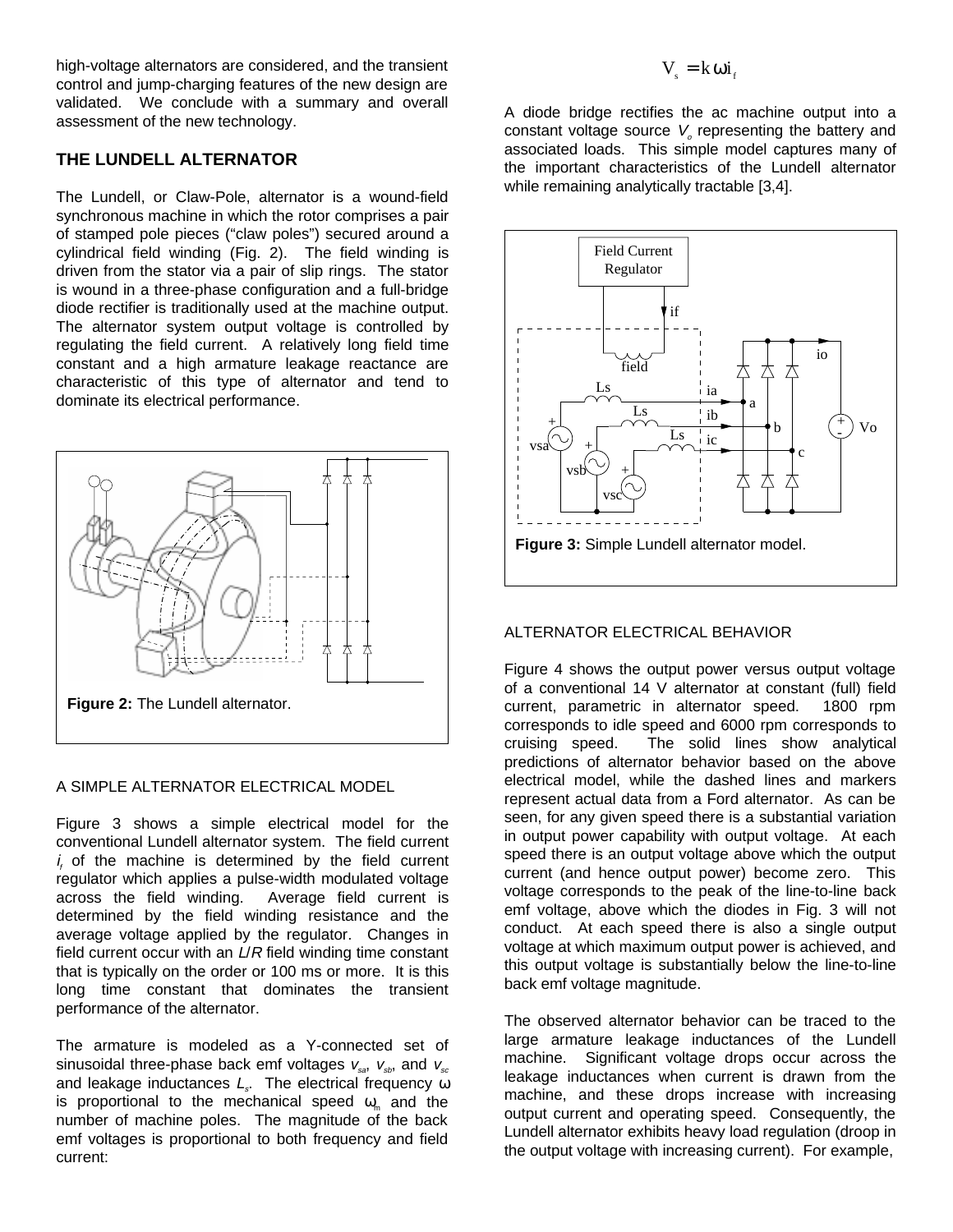

in a typical automotive alternator, back voltages in excess of 80 V may be necessary to source rated current into a 14 V output at high speed. An appropriate dc-side model for the alternator system is thus a large opencircuit voltage in series with a large speed- and currentdependent output impedance. The output power characteristics of Fig. 4 may thus be understood in terms of the maximum power transfer theorem for a source with output impedance. In short, the high armature leakage inductance results in a large dc-side output impedance, and causes the power deliverable by the alternator at a given speed to be maximized only for a single "loadmatched" output voltage.

Consider the operational characteristics of the alternator system described by Fig. 4. The analytical curves, repeated in Fig. 5, represent operation at full field current; power can be reduced below the values shown by reducing the field current. If the alternator is used at the designed output voltage of 14 V, then the output power capability as a function of speed is represented by the intersection of the vertical 14 V locus and curves of Fig. 5. The alternator delivers its maximum idle speed power near the 14 V design voltage. At higher speeds and 14 V output the alternator delivers more power (up to about 1500 W at 6000 rpm), but does not achieve the maximum power possible if voltage were varied because of the way the power-voltage relationship changes with speed. At 42 V output and 6000 rpm, for example, the alternator can deliver over 3500 W. Nevertheless, this alternator could not usually be used in a 42 V system, because at 42 V output and lower speeds the output power drops off rapidly, with no power generation at idle. Thus, the need to generate sufficient power at low speed



means that the peak power capability of the machine is not achieved at higher speeds.

As described above, an alternator with the power vs. voltage curves of Fig. 5 is well suited to an output voltage of 14 V, but is not suitable for a higher voltage such as 42 V. If one wanted to operate at 42 V, one could rewind the stator with three times as many turns of wire having a third the cross-sectional area. As described in [4], this would have the effect of stretching the horizontal axis in Fig. 5 such that all the curves would peak with the same output power at 3 times the voltage (e.g. with the 1800 rpm curve peaking near 42 V). Thus, to first order, the output power capability of an alternator does not depend on the output voltage for which it is designed since the stator may be rewound to provide the same power characteristics vs. speed at any other fixed output voltage.

# **THE LOAD MATCHING CONCEPT**

As described above, for speeds above idle the conventional Lundell alternator cannot achieve the maximum power possible because the fixed output voltage is not matched to the alternator characteristic at these speeds. Here we introduce a new design and control approach that allows the maximum load-matched power to be attained at all speeds. The new alternator system utilizes both field control and a simple switchedmode rectifier to achieve substantially higher power and performance than conventional systems, particularly at speeds above idle. High power is achieved by utilizing the switched-mode rectifier as a second control handle to properly match the constant-voltage load to the alternator. This is done without increasing alternator losses or thermal stress.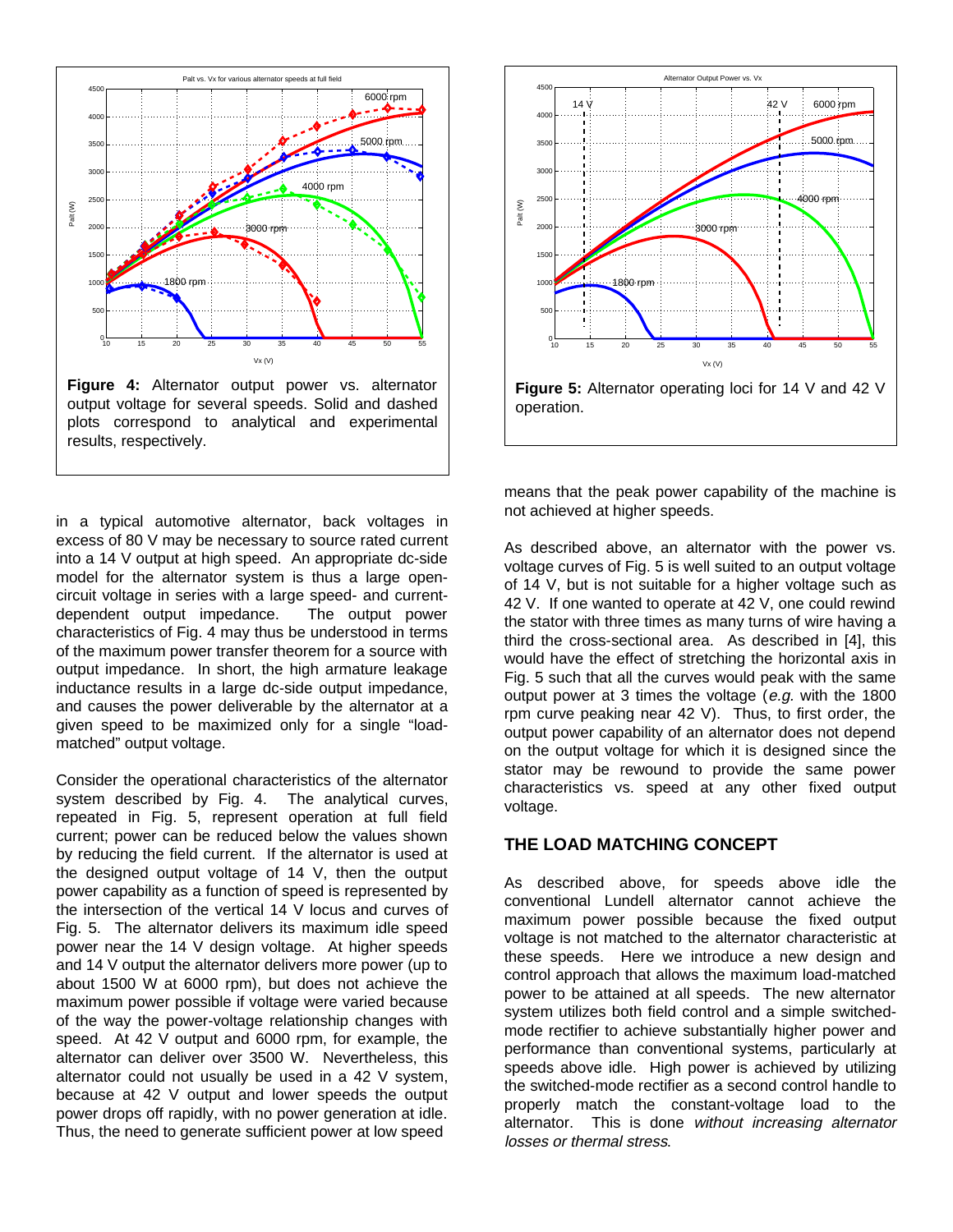Consider the alternator and switched-mode rectifier (SMR) shown in Fig. 6. In this system, a diode bridge is followed by a "boost switch set" comprising a controlled switch (such as a MOSFET)  $Q<sub>x</sub>$  and a diode  $D<sub>x</sub>$ . The switch  $\mathsf{Q}_\mathsf{x}$  is turned on and off at high frequency in pulsewidth Modulation (PWM) with duty ratio d (with  $D_x$  turning on and off in a complementary fashion). In an averaged sense, the boost switch set acts as a dc transformer with a turns ratio controlled by the PWM duty ratio d. That is, with reference to Fig.  $6(b)$ , assuming i and  $v_a$  are relatively constant over a PWM cycle, we may calculate the local average value of bridge voltage  $\mathsf{v}_{\mathsf{x}}$  as:

$$
\langle v_{x} \rangle = (1 - d) V_{o}
$$

and the local average of the alternator output current  $i_{0}$ as:

$$
\langle i_{\circ} \rangle = (1 - d) I_{x}
$$

By controlling the duty ratio d, one can vary the average voltage at the output of the bridge,  $v<sub>x</sub>$ , to any value below the output voltage of the alternator system,  $v_{\alpha}$ .

In this system, the attainable output power of the alternator is a function of the bridge voltage  $v<sub>x</sub>$  rather than the output voltage  $v_a$ . By adjusting the duty ratio d, the alternator can generate up to its maximum power as speed varies, while supplying a constant output voltage,  $v_{\alpha}$ , (of 42 V, for example). As illustrated in Fig. 7, this operating mode allows much more power to be drawn from the machine at most speeds than is achievable with a diode rectifier supplying a fixed output voltage (Fig. 5).







**Figure 7:** Alternator operating locus for load-matched operation. The alternator operates at the peak of the alternator power/voltage curve (the dashed locus) at every speed.

(An important exception to this improvement is at idle, where performance of the new design is identical to that of the conventional design.) What makes the improvement in output power possible is that the switched-mode rectifier provides the necessary controlled voltage transformation to match the constantvoltage load to the alternator as speed varies. This load matching is most simply achieved by appropriately controlling the SMR duty ratio as a function of alternator speed. The output power can be efficiently regulated to values below the achievable maximum with field control. Examining Figs. 4, 5 and 7, we see that while this particular machine is suited for use at 14 V output with a diode rectifier, with the boost-type SMR and loadmatching control it is better suited to a higher output voltage  $(e.g., 42 \text{ V}, \text{ or optimally}, 50-55 \text{ V}).$  This is because the bridge voltage  $v<sub>x</sub>$  must be the same or less than the actual output voltage. Figure 8 shows the output power capability (at full field) for this (theoretical) machine characteristic as a function of alternator speed for different operating conditions. Utilized with a diode rectifier at its optimized voltage of 14 V, the machine is capable of generating approximately 1 kW at idle (1800 rpm alternator / 600 rpm engine), increasing up to approximately 1.5 kW at cruising speed (6000 rpm alternator / 2000 rpm engine). Operating with the new SMR load-matching technique at its (approximately optimal) voltage of 50 V output, the machine is capable of similar performance at idle, but its power capability increases to 4 kW at cruising speed! This improvement in power capability at speeds above idle is not fundamentally due to the change in output voltage, since to first order the machine can be rewound to operate at any voltage with the same power capability. Rather, the improvement results from using the additional degree of control freedom provided by the SMR to achieve load matching across the speed range.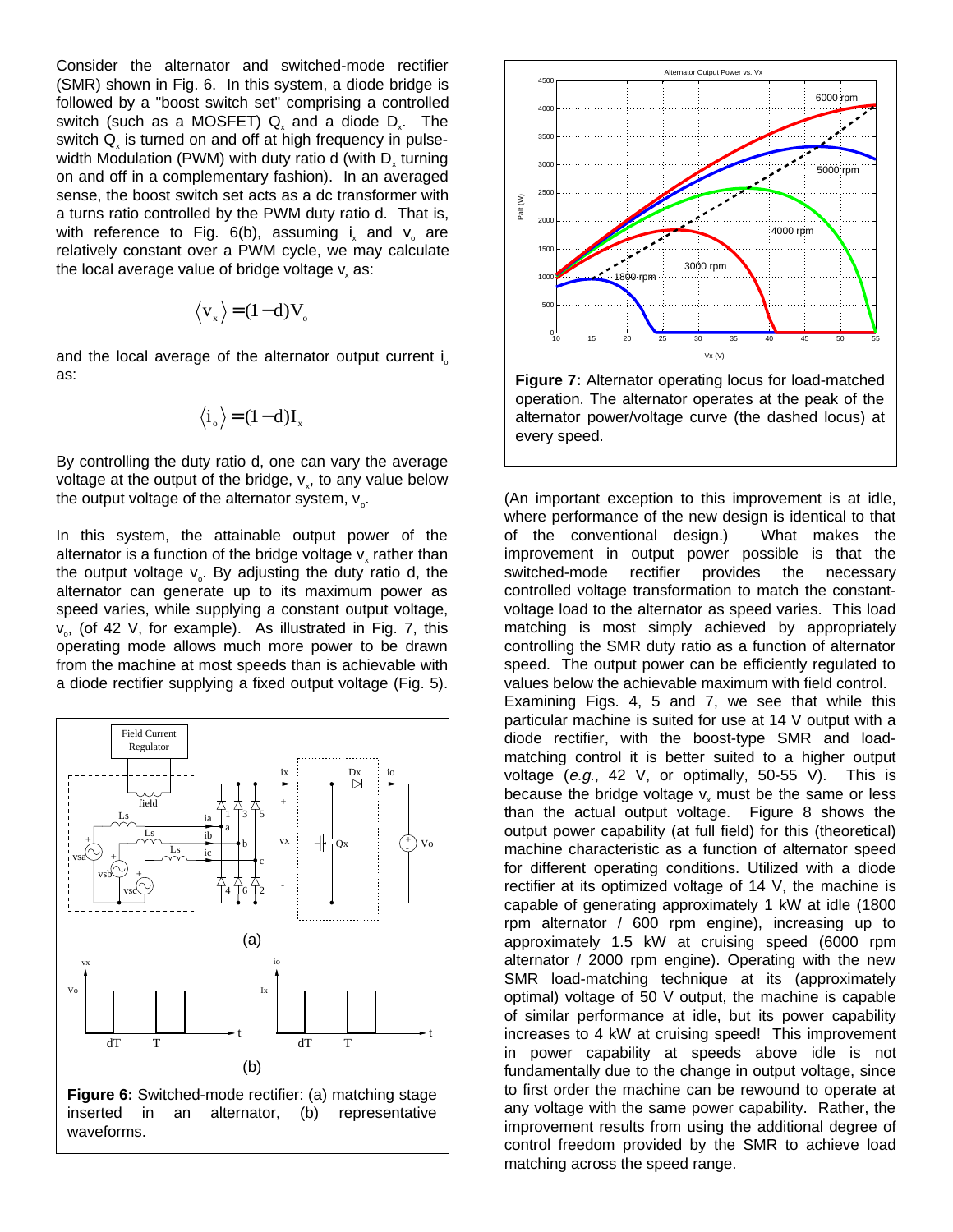

It should be noted that switched-mode rectifiers are often used to attain high-power-factor conversion in line applications [6,7], and are also sometimes used with alternators [8,9]. In cases where the back voltages are on the same order or lower than the desired output voltage and the machine inductances are relatively small, a boost rectifier (e.g., Fig. 6) can be used to control the output voltage or current while simultaneously drawing power from the machine at high power factor [8,9]. This is not the case considered here, however, as an optimized Lundell alternator has back voltages that considerably exceed the desired output voltage, along with relatively large leakage reactances. What distinguishes the approach here is that field control remains the primary means of regulating output voltage; the SMR is used instead as a second control handle to match the load to the machine for high-power, highefficiency performance.

An alternative SMR topology of particular advantage in this application is illustrated in Fig. 9 [4,7,9]. In this case, the boost stage has been incorporated directly into the bridge, saving a device drop as compared to the circuit of Fig. 6; in other regards the operational characteristics are the same. The three ground-referenced switches  $Q_{y}$ ,  $Q_{y}$ , and  $\mathsf{Q}_z$  are gated on and off together with duty ratio d, resulting in the same operating characteristics as the system of Fig. 6. (With a slight degree of additional control the active devices can also be used to provide synchronous rectification, further reducing conduction losses.) This topology is particularly simple and inexpensive to implement, and represents only a slight structural change from the diode rectifier in use today. Finally, it should be noted that other SMR topologies, such as those described in [4,7], can also be used for load matching of alternators.

#### **EXPERIMENTAL EVALUATION**

The new design and control algorithms described above have the potential for dramatically increasing the output power capability of automotive alternators. Here we present an experimental evaluation and assessment of this new approach, including an examination of peak and average power capability, losses and efficiency, and manufacturing implications.

The experimental setup incorporates a standard Lundell alternator driven by a computer-controlled variable speed drive. The internal rectifier assembly of the alternator is bypassed, and the machine phases are directly connected to an external switched-mode rectifier of the type illustrated in Fig. 9. For some experiments, the internal alternator field current regulator is bypassed and a specified field current (within alternator specifications) is supplied from an external power supply. In this case an electronic load is used to set the output voltage level.



# OUTPUT POWER CAPABILITY

The alternator and switched-mode rectifier were tested across a range of speeds and output voltages with both diode rectification  $(d = 0)$  and with the load-matched operating condition illustrated in Fig. 7. As described in [4], load-matched operation is easily achieved by making the complement of the duty ratio (d') proportional to alternator speed and field current:

$$
d'=1-d=\left(\frac{\sqrt{2}\pi k}{4\,V_{\circ}}\right)i_{f}\,\omega
$$

The dashed curves and markers in Fig. 10 show the measured alternator output power at full field for three cases: diode rectification at 14 V and load-matched operation at 42 V and 50 V. (50 V is of interest because it is approximately optimal for the experimental machine's characteristic with boost SMR load matching.) The solid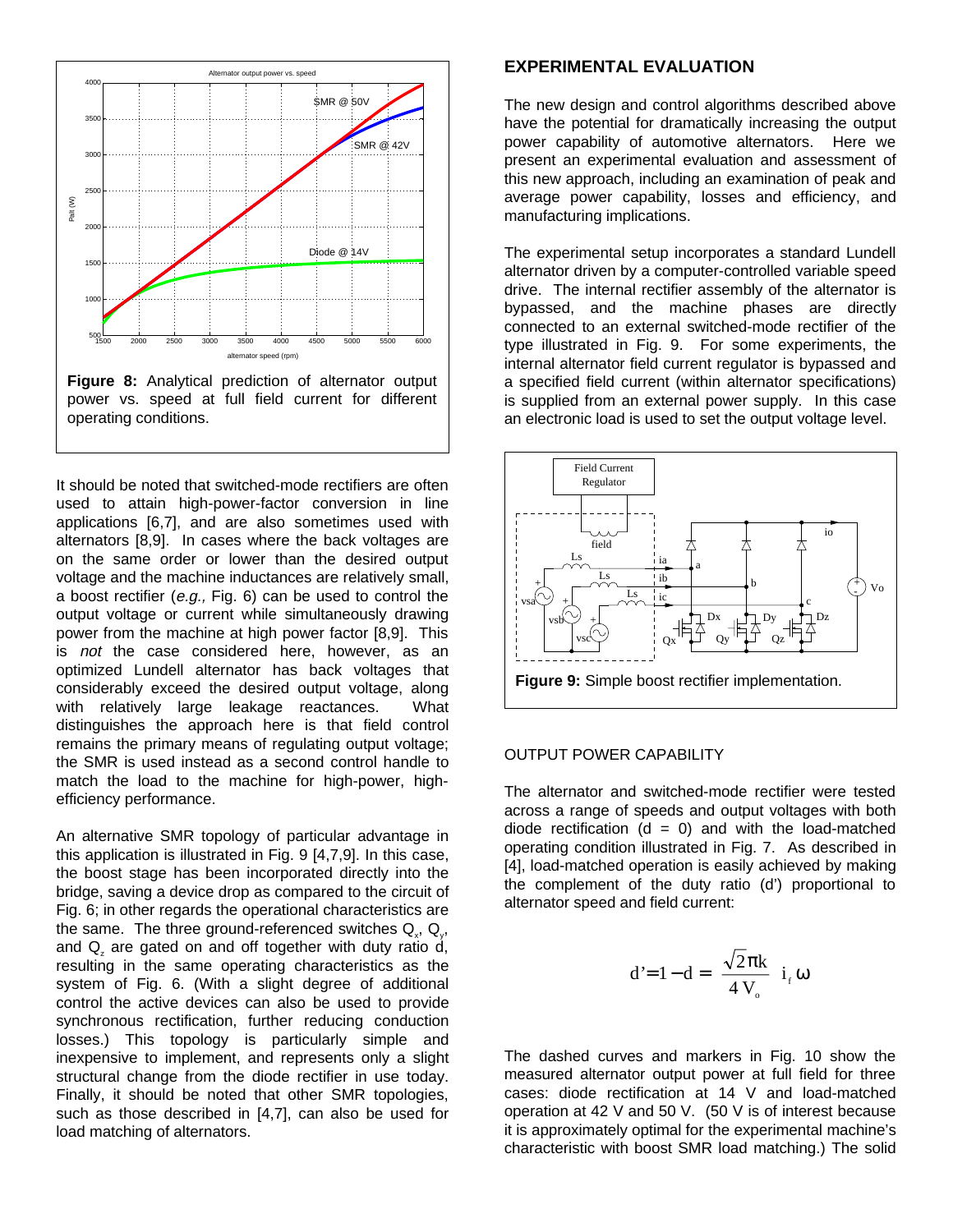

lines are the analytical curves from Fig. 8 and are repeated for the sake of comparison.

As can be seen from the figure, when operated conventionally (with diode rectification at 14 V), the alternator can generate about 1 kW at idle, increasing up to approximately 1.6 kW at cruising speed (6000 rpm). With the new SMR load-matching design at output voltages of 42 and 50 V the alternator power capability increases nearly linearly from the same value at idle up to about 4 kW at cruising speed. This represents a 250% increase in peak output power capability over the conventional approach, and validates the analytical predictions of the previous section. Again, it should be stressed that the dramatic improvement in output power capability is not due to the increase in output voltage, since the alternator can be rewound for the system to perform similarly at an output voltage of 14 V. Instead, it is due to the use of the switched-mode rectifier to achieve load matching over the whole speed range.

#### DRIVE CYCLE PERFORMANCE

Substantial increases in alternator output power can be achieved with the new SMR load-matching technique at speeds above idle. For some automotive loads, the increasing power capability with speed is ideal. For example, the power requirement of electromechanical engine valves increases almost linearly with speed, from a small value at idle to a large value (as much as 2 kW) at cruising speed. Other types of high-power loads (e.g. heated windscreens) do not have a speed-dependent power requirement, and thus do not fully benefit from the increased power output capability at higher speeds.

To better characterize the average power improvement provided by the load-matching technique, we have examined the alternator power output over an FTP72

drive cycle. This drive cycle, illustrated in Fig. 11, contains idling time, city driving, and a small amount of highway-speed driving. Based on the maximum power vs. speed characteristics of Fig. 4, it was found that the average power capability of a properly-wound loadmatched machine over the FTP72 cycle is approximately a factor of 1.9 higher than that of a conventional dioderectified machine of the same size. In addition, utilizing a conventional 14 V machine (not rewound) with SMR load matching at 42 V also provides an average power capability improvement of about 1.9. These results are summarized in Table I and indicate that an alternator of a given size is capable of delivering almost twice the average power over a drive cycle if the new system design is employed.



**Figure 11:** The FTP72 drive cycle: alternator shaft speed (top) and road speed (bottom).

**Table I:** Available output power over the FTP72 drive cycle for different rectifier systems. Normalized power is power relative to that with diode rectification at 14 V output.

| System         | Avg. Power | Norm. Power |
|----------------|------------|-------------|
| Diode $(14 V)$ | 1.31 kW    | 1 ∩         |
| SMR (42 V)     | 2.51 kW    | 1.9         |
| SMR (50 V)     | 2.54 kW    | 1 ዓ         |
|                |            |             |

# LOSSES AND EFFICIENCY

The alternator test stand includes a dynamometer for measuring the mechanical input power to the alternator. The mechanical input power and the electrical output power of the alternator were measured and used to calculate the losses in the system. Shown in Fig. 12 are the measured power losses versus speed for full field operation of the alternator system using a diode rectifier at 14 V and SMR load matching at 50 V. The losses associated with the alternator system using SMR load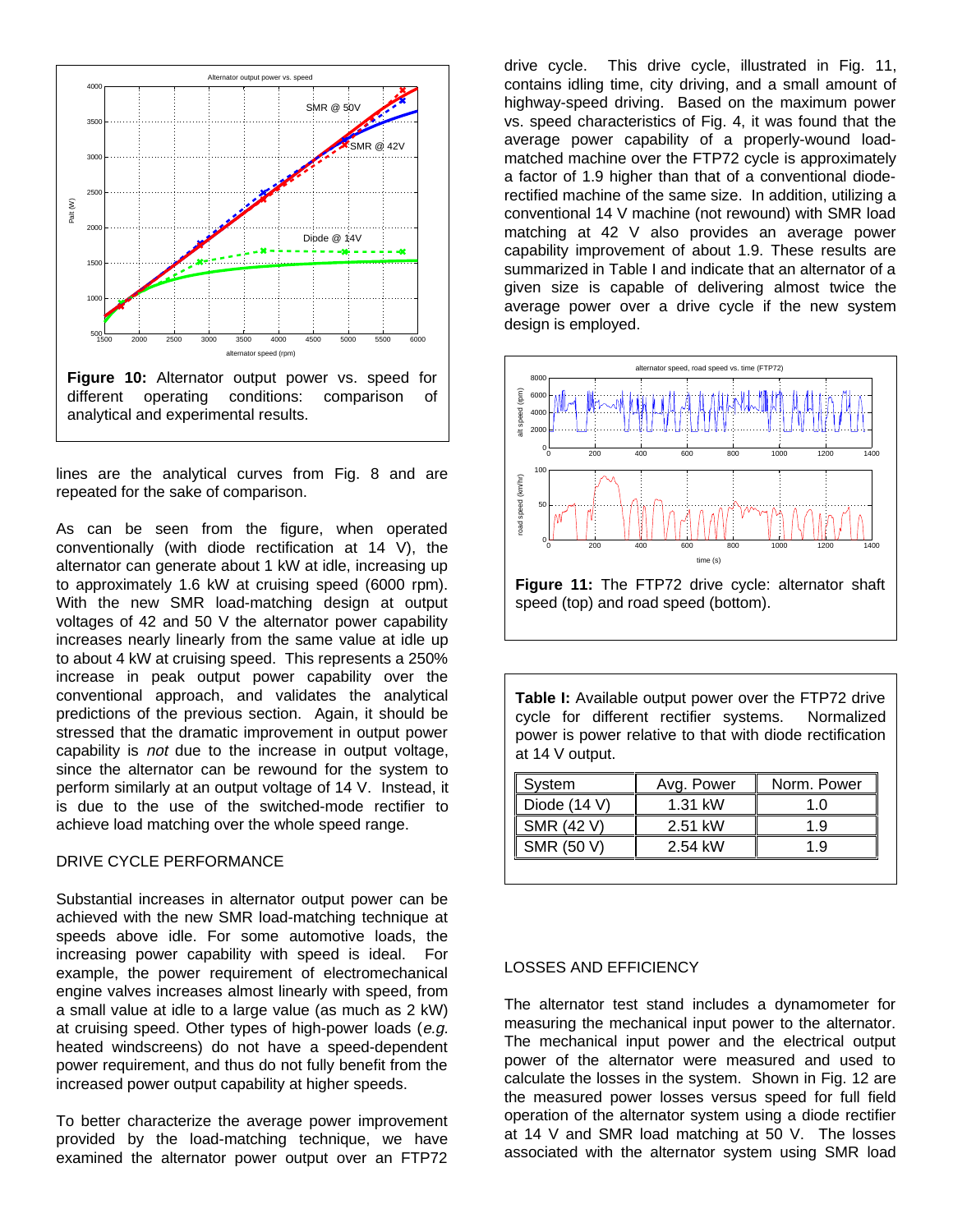

matching are less than or equal to the losses with diode rectification over the range of operating speeds. This results primarily from the fact that the new operating technique utilizes the same or lower stator winding current density than the conventional diode rectifier design at all operating speeds. It also suggests that the additional eddy current and hysteresis losses induced by the switching operation of the rectifier are not a significant factor in the design. Furthermore, given the scaling laws for rewinding the alternator and the fact that stator copper losses are the dominant loss element of concern [5], we can infer that this comparison will be valid independent of the alternator output voltages considered. Thus, we can conclude that despite its greatly increased output power capability, the new loadmatched operating technique does not incur increased losses, and is actually better from a thermal design point of view.

Since the new alternator design achieves simultaneously both lower losses and increased power output, the efficiency of the system is greatly improved. The experimentally-determined mechanical input to electrical output efficiency at full field is plotted as a function of speed in Fig. 13. With the conventional diode-rectified system the efficiency starts at around 61% at idle and declines to about 45% near cruising speed. In the SMR load-matched system, the efficiency at idle speed also starts near 61% but increases to about 71% at cruising speed. This represents a dramatic improvement in the efficiency of the alternator. This degree of improved efficiency is significant from a fuel economy and environmental standpoint (on the order of a 0.5 mpg improvement for a present-day luxury car [2]), and is likely to become much more important as the average electrical loads in vehicles continue to increase and fuel economy regulations become more stringent.



#### MANUFACTURING IMPLICATIONS

The Lundell alternator is a relatively inexpensive machine to manufacture, and there is a large investment in manufacturing infrastructure for it. As a result, it is almost universally used in the automobile industry. However, one consequence of the dramatic rise in automobile electrical power requirements is that the inherent power limitations of the conventional Lundell alternator are rapidly being approached [2]. This is a challenge both in terms of the cost and availability of high-power alternators for future automobiles. One benefit of the new SMR load-matched design is that it can be manufactured within the existing infrastructure. Because the new design extends the average power capability of a given size alternator by nearly a factor of two, it will be valuable for meeting the power demands on future alternators without requiring changes in machine type or replacement of the existing manufacturing infrastructure.

Manufacturing changes for implementing the new loadmatched design require only the alternator rectifier and controls to be modified and the number of stator turns (and wire gauge) to be selected appropriately. As illustrated in Fig. 9, the modifications to the rectifier only necessitate the replacement of three diodes with three MOSFETs of roughly equivalent power-handling capability. The fact that the MOSFETs are ground referenced and can be driven from a common gating signal minimizes the cost impact of this modification. The only additional feedback signal required to implement the load-matching control is the alternator speed, which is readily available from the tachometer. (Field current is also valuable in some implementations [4]; this signal is also readily available.) Furthermore, the control implementation for load matching is extremely simple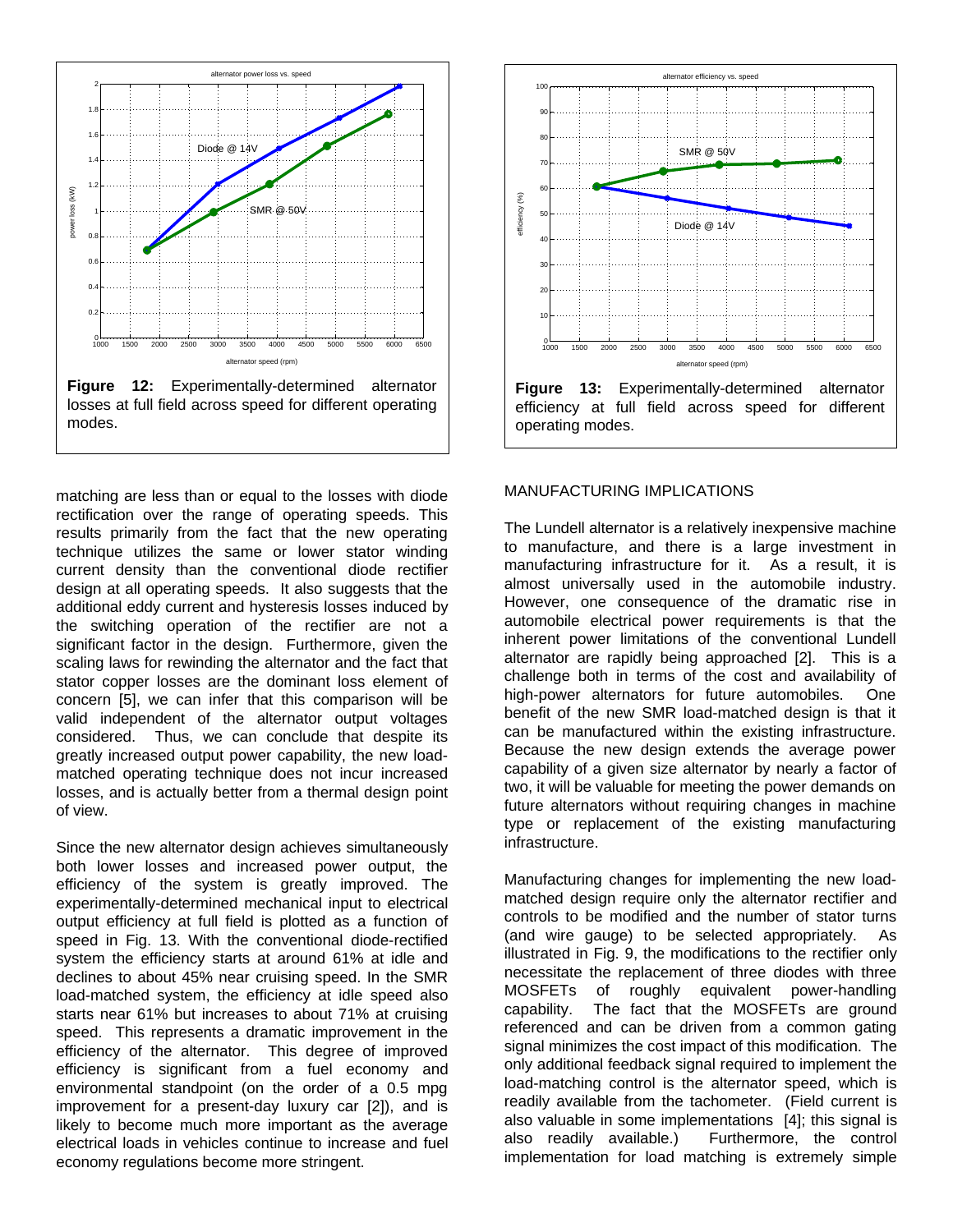and inexpensive, and does not represent a significant cost penalty [4]. Thus, the device and control changes associated with the new design are not expected to pose a significant manufacturing challenge.

To modify a conventional 14 V alternator for loadmatched operation at 42 V, only the rectifier stage and controls need to be changed, and one could even conceive of manufacturing both 42 V and 14 V systems on the same production line. What may be concluded is that the new load-matched alternator design does not pose major manufacturing challenges. In fact, the design is timely for leveraging the existing manufacturing framework to meet the demands for higher-power and higher-voltage alternators in the automotive industry.

# **HIGH- AND DUAL-VOLTAGE SYSTEMS**

International efforts are presently underway to develop 42 V and dual 42/14 V electrical systems and components (see [2] for a review). There are a number of critical challenges to realizing practical 42 V and 42/14 V electrical systems, some of which relate directly to the charging system. Here we show how some of the most important challenges can be addressed within the framework of the new alternator design.

# TRANSIENT SUPPRESSION

As discussed earlier, the Lundell alternator has large stator leakage reactances. To overcome the reactive drops at high alternator current, relatively large machine back emf magnitudes are necessary. A sudden reduction of load on the alternator reduces the reactive drops and results in a large fraction of the back voltage appearing at the output of the alternator before the field current can be reduced. The resulting transient is commonly referred to as a load dump. In today's 14 V alternators, the load dump transient can have peak voltages of 80 V and last hundreds of milliseconds. This is a major issue in the design of automotive electrical components. In conventionally-designed 42 V alternators, the transient peak may reach hundreds of volts. This is considered to be unacceptable for practical 42 V systems [2], and has posed a significant challenge to their development.

Load dump transient suppression can be easily obtained with the new alternator system through proper control of the switched-mode rectifier. Once a load-dump condition (an overvoltage at the alternator output terminal) is detected, the output voltage transient can be suppressed by control of the SMR while the back emf of the machine is reduced by field control. In the simplest version of the approach, the boost switch(es) of the SMR can be turned on continuously and the field current driven down until the field current and machine currents are at an acceptable level. A more sophisticated version of the approach would adjust the pulse-width modulation of the switched-mode rectifier in concert with the field current

regulator to regulate the output voltage and suppress the transient.

Figure 14 shows the experimental results of a load dump transient test on the experimental SMR-based alternator operated at an output voltage of 50 V. The output current of the system is suddenly reduced from 50 A to 30 A (2.5 kW to 1.5 kW), thus inducing a load dump transient. Using active transient suppression control via the switched-mode rectifier, a transient having a peak overvoltage of 25 V and lasting about 100 µs occurs. In a conventional diode rectified system the overvoltage would exceed 100 V and last hundreds of milliseconds. It should be noted that the short, low-energy transient remaining in the new system can be further clamped using a transient voltage suppressor (TVS); this is not practical with the high-energy transients in conventional systems. We thus conclude that the new alternator design can achieve tight transient control. This is of central importance for future 42 V alternators, and is also valuable for 14 V alternators.



### JUMP START CHARGING

The lack of infrastructure for starting a 42 V vehicle with a depleted battery is another challenge to the introduction of 42 V electrical systems. Even long after the introduction of 42 V systems, most vehicles available to provide "jump start" support will have 14 V or 28 V capabilities. As a result, providing a means to charge the 42 V system battery from a 14 V or 28 V source ("jump charging") is widely considered to be a necessity for a practical 42 V vehicle. DC/DC converter-based solutions are usually considered for solving the jump-start problem, but are generally expensive. Here, we show that the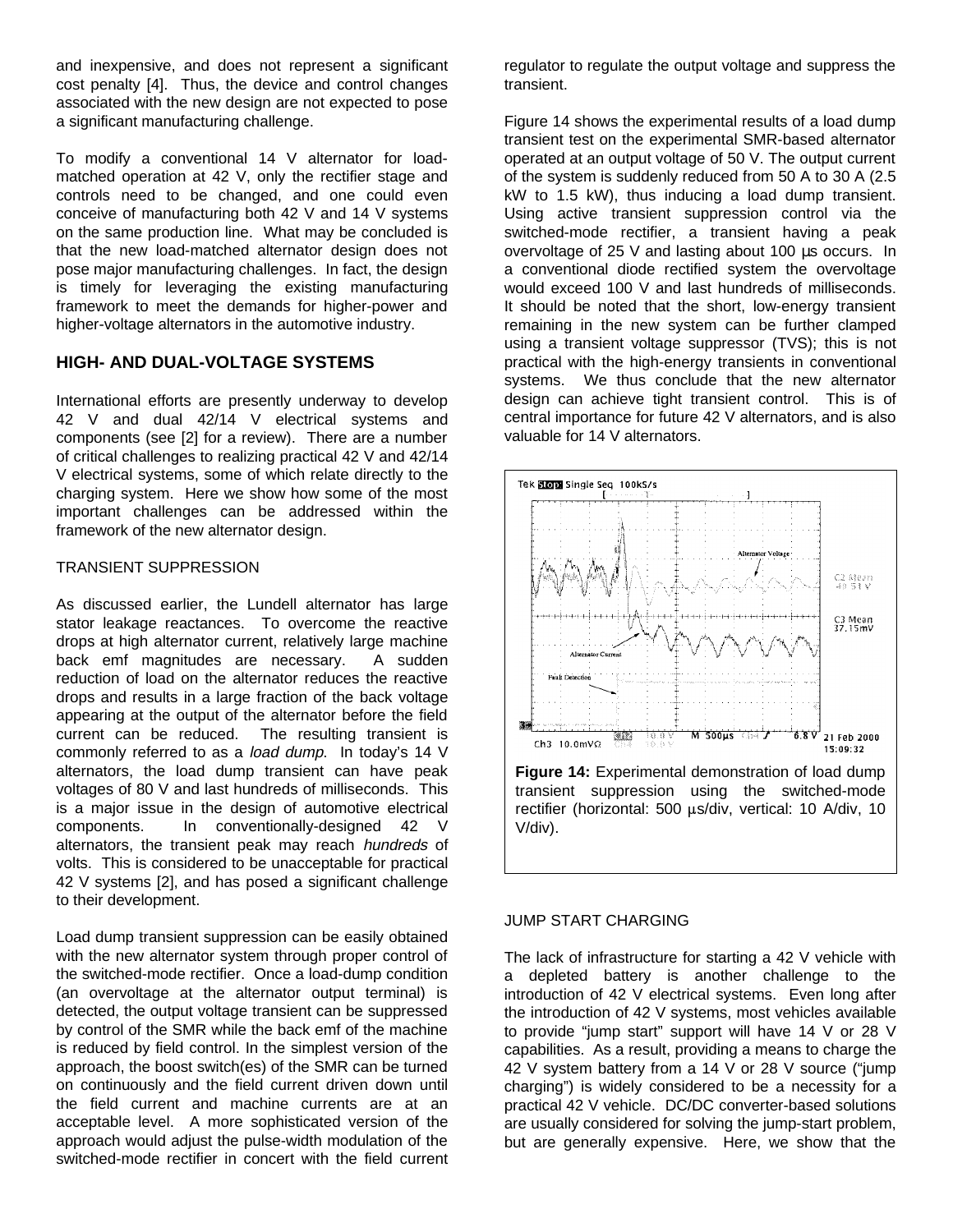jump-charging function can be implemented at low incremental cost using the new SMR-based alternator.

A method for implementing jump charging with the new alternator system is shown in Fig. 15. In this scheme, the positive terminal of the charging source is connected to the machine neutral while the negative terminal of the charging source is connected to system ground. (Note that the machine back emf is not present since the engine/alternator in the vehicle to be jump charged is not running.) This scheme enables the switched-mode rectifier to be used in conjunction with the alternator machine inductances as a dc/dc converter to charge the high-voltage battery from the low-voltage charging source.



Figure 16 presents experimental results from a jumpcharging test using a low voltage (14 V) source connected to the machine neutral to deliver energy at the high-voltage alternator output. The results of Fig. 16 show the prototype alternator jump-charging system delivering approximately 920 W at 43 V output from a 14 V source, with an overall efficiency of about 87%. This capability substantially exceeds the minimum necessary in practice, and is achieved without significant additional



cost. We note here that this approach may be used in dual-voltage systems where the charging source may be the low-voltage battery of the same vehicle, or it may be supplied from a different vehicle or source. It may be concluded that this new SMR alternator-based jumpcharging approach allows the necessary functionality to be achieved at very little additional system cost.

### DUAL-VOLTAGE APPLICATIONS

In recent years, dual-voltage electrical systems have received much attention as a means of introducing a higher-voltage supply into vehicles [1,2,10-14]. A dualvoltage electrical system  $(e.g., 42/14 V)$  provides the high-voltage supply desirable for many high-power loads, while retaining a low-voltage bus for those components which cannot be immediately redesigned for higher voltage or do not benefit from it. A variety of dual-voltage architectures are presently under consideration. The most widely considered architecture employs a highvoltage alternator and a dc/dc converter (Fig. 17(a)). Dc/dc converter-based systems feature high bandwidth control of the low-voltage bus and jump charging (if a bidirectional converter is used), but tend to suffer from the high cost of dc/dc converters. Other candidate dualvoltage architectures, illustrated in Figs. 17(b) and 17(c), rely on dual-stator alternators or dual-rectified alternators. In this section, we will introduce an extension to SMR load matching for dual-output alternators and highlight the advantageous features of the approach.

### Conventional Dual-Rectified Alternator

One often-considered dual-output alternator is the dualrectified alternator illustrated in Fig. 18 [13,15-17]. The voltages  $V_{01}$  and  $V_{02}$  represent the low- and high-voltage batteries and loads, respectively (e.g., 14 V and 42 V). In this system, field current control is utilized to regulate the full bridge rectifier output voltage  $V_{\infty}$  while phase angle control is used to regulate  $V_{\text{off}}$ . Despite its structural simplicity, a major disadvantage of this system is that the full current of the alternator is chopped back and forth between the two outputs at a low multiple of the alternator electrical frequency. The large, low frequency ripple in the outputs necessitates the use of large filters for both buses, and dramatically increases the cost, size and weight of the rectifier system [17]. Another major disadvantage of the system of Fig. 18 is its low control bandwidth, which is limited by the large field time constant of the machine and the slow phase control of the thyristors. In addition to these shortcomings, the dual-rectified system of Fig. 18 offers no simple mechanism for jump-start charging or load dump transient suppression.

### Dual-Output SMR Load-Matched Alternator

A dual-rectified alternator system utilizing the SMR is shown in Fig. 19. In this system, three MOSFET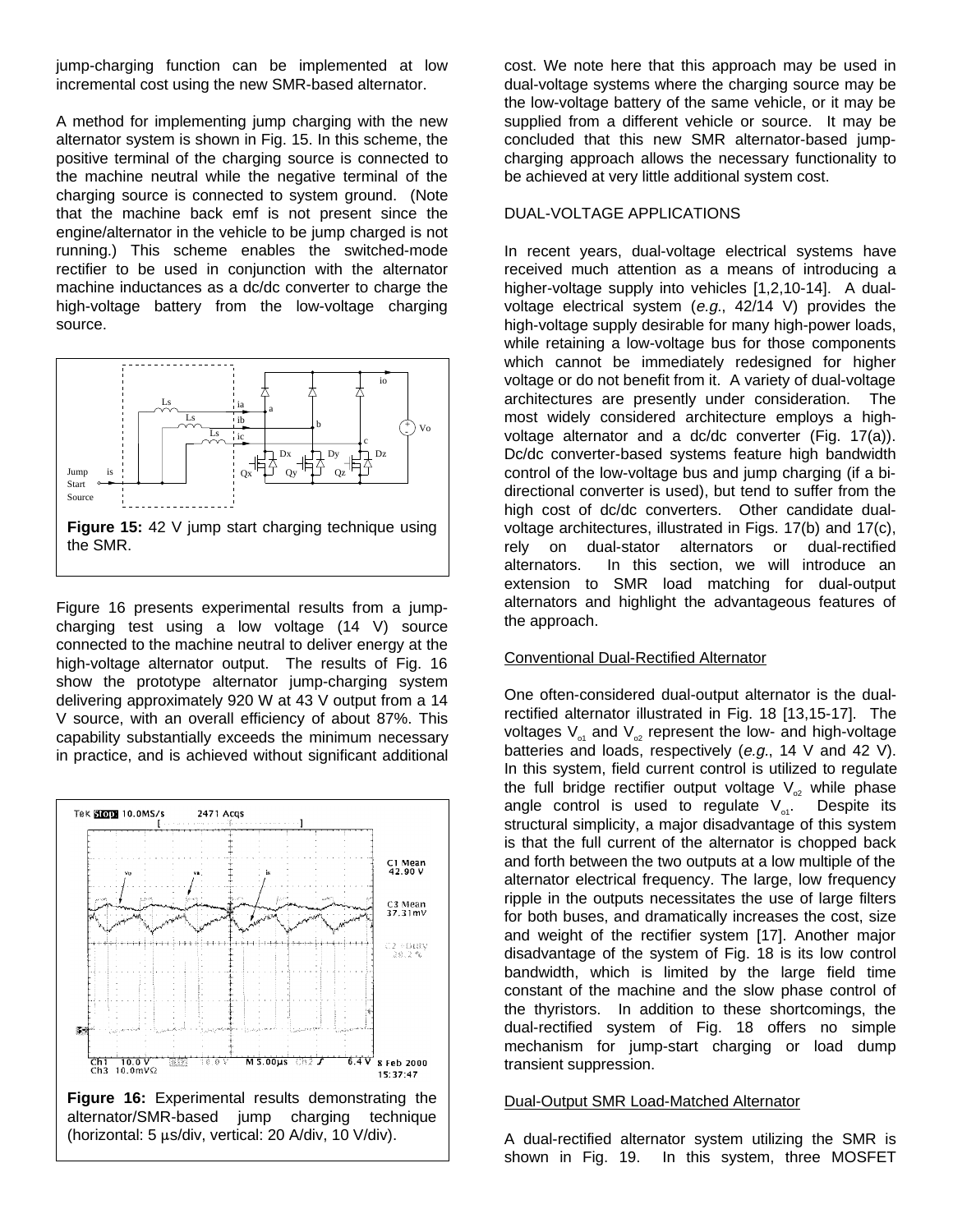

dc/dc converter architecture, (b) dual-stator alternator architecture and (c) dual-rectified alternator architecture.

switches replace the bottom three diodes in the conventional system. This new dual-output alternator offers substantial improvements over the conventional system of Fig. 18. In particular, the introduction of the SMR for the high voltage bus  $(V_{\alpha})$  allows the high frequency modulation of the thyristors that regulate the low voltage bus  $(V_{01})$ . One method of control is as follows: at the beginning of an operating cycle all MOSFETs  $(Q_x, Q_y, Q_z)$  are turned on and stay on for a specified time. When the MOSFETs are turned off a subset of diodes  $(D_x, D_y, D_z)$  turns on. After a specified diode conduction period, thyristors  $(\mathsf{T}_{\mathsf{x}},\ \mathsf{T}_{\mathsf{y}},\ \mathsf{T}_{\mathsf{z}})$  are fired and machine phase currents are directed through a subset of the thyristors for the remainder of the operating cycle. With this scheme, current is chopped back and forth between the two outputs at the (high) switching frequency. The high chopping frequency results in a dramatic reduction in filter size, weight, and cost. Furthermore, the achievable control bandwidth for regulating the low-voltage bus is greatly improved.

As with the SMR-based single-output alternator, the new dual-rectified SMR alternator can achieve greatly



improved output power capability and efficiency through load matching. By utilizing the three available control handles (MOSFET duty ratio, field current, and thyristor duty ratio), one can regulate the two output voltages and simultaneously meet the load-matching condition of the alternator. Furthermore, load-dump transient protection of both buses and jump-start charging (from the lowvoltage battery or an external source) can be obtained using the techniques illustrated in the previous sections. Thus, this dual-voltage SMR-based alternator overcomes the major disadvantages of conventional dual-rectified alternators, and has great potential for inexpensive implementation of dual-voltage automotive electrical systems. Application of the new SMR-based load matching approach may be expected to provide similar benefits in other dual-rectified alternators and in dualstator alternators.



**Figure 19:** Dual-rectified alternator architecture implementation using the switched-mode rectifier structure.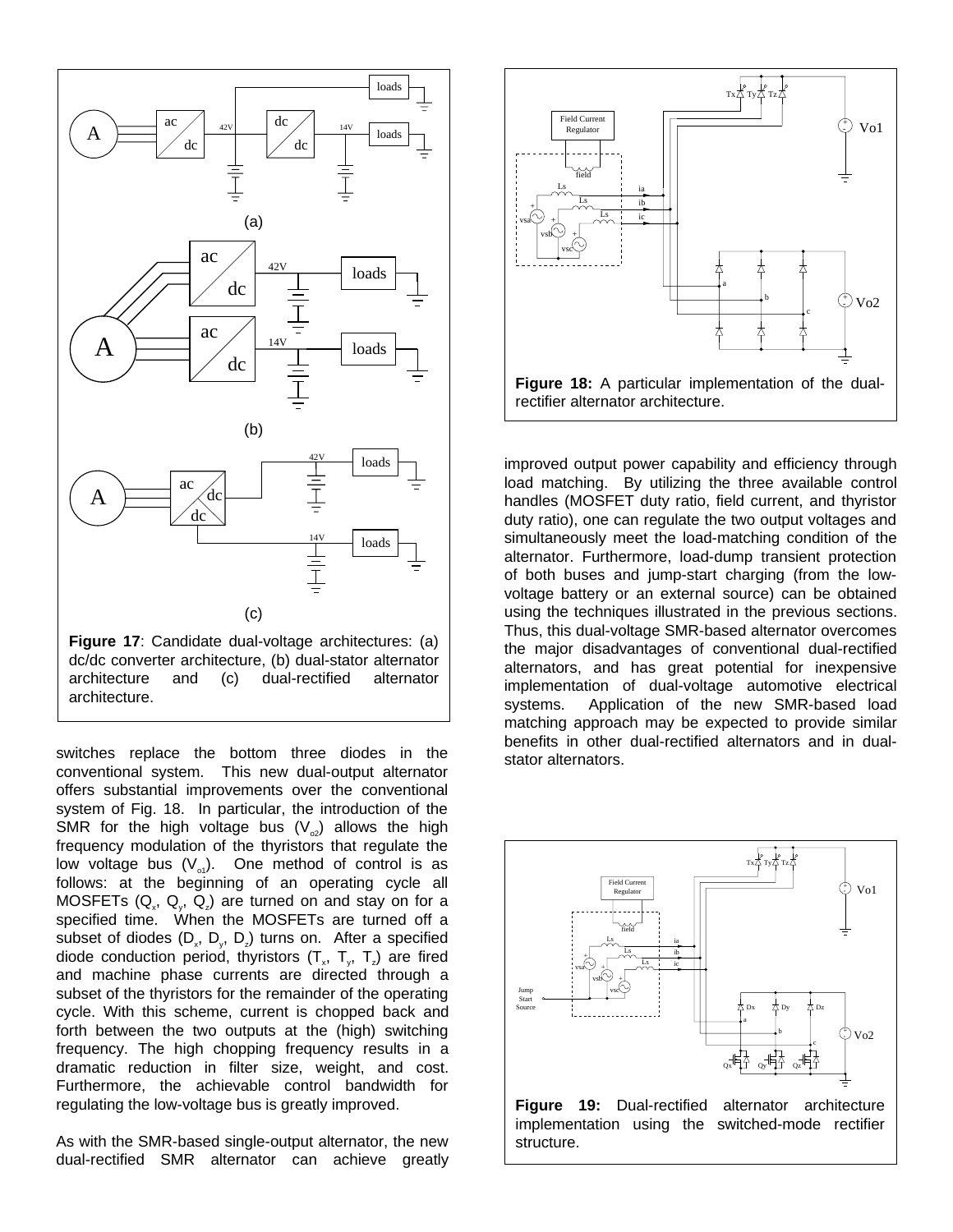# **CONCLUSION**

Automobile electrical power requirements are rising rapidly, and this rise is motivating the development of both higher-power and higher-voltage electrical systems and components. The rising power requirements pose a particular challenge for alternator design because the inherent power limitations of the conventional Lundell alternator are rapidly being approached.

This paper introduced a new design for automotive alternators that incorporates a simple switched-mode rectifier and a special load-matching control technique. The new approach enables dramatic increases in output power and efficiency to be achieved as compared to conventional methods while retaining low cost and preserving the existing manufacturing infrastructure. Experimental results are provided demonstrating factors of 2.5 (peak) and 1.9 (average) increases in output power capability from a conventional Lundell machine using the new design; idle-speed performance remains unchanged. Efficiency improvements of up to 25% at high power are also demonstrated. The new design thus overcomes the power limitations of present-day Lundell alternators, and allows significant improvement in vehicle fuel economy to be achieved.

The new design approach also provides additional functionality and performance improvements of particular importance for high- and dual-voltage electrical systems. Two major challenges to the introduction of 42 V electrical systems are the need to achieve load dump transient control and the need to provide a mechanism for jump charging the high-voltage battery from a lowvoltage source. It is shown that both of these functions can be readily implemented with the new alternator design. Experimental results demonstrating both the transient suppression and jump-charging features of the new design are provided. Finally, extensions of the proposed technology to dual-output (e.g. 42/14 V) alternators are described. In addition to providing the benefits that result in single-output alternators (e.g. improved output power and efficiency, transient suppression, and jump charging), it is shown that one can achieve large reductions in filter size and improvements in control bandwidth as compared to conventional implementations.

The developments described here address some of the most pressing challenges in automotive power generation and control. It is hoped that further development and adoption of these techniques will facilitate the rapid introduction of high-power and highvoltage electrical systems in automobiles.

# **ACKNOWLEDGMENTS**

The authors thank Dr. Thomas Keim and Prof. John Kassakian of MIT for their input and support. The authors also thank Mr. Wayne Ryan of MIT for help with the experimental validation of the new technology. Finally, the authors thank the member companies of the MIT/Industry Consortium on Advanced Automotive Electrical/Electronic Components and Systems, which provided partial support for this work.

# **REFERENCES**

- 1. J.M. Miller, "Multiple voltage electrical power distribution system for automotive applications," Intersociety Energy Conversion Conference (IECEC), Washington, DC, August 1996.
- 2. J.M. Miller, D. Goel, D. Kaminski, H.-P. Shoener and T.M. Jahns, "Making the case for a next generation automotive electrical system," IEEE-SAE International Conference on Transportation Electronics (Convergence), Dearborn, MI, October 1998.
- 3. V. Caliskan, D.J. Perreault, T.M. Jahns and J.G. Kassakian, "Analysis of three-phase rectifiers with constant-voltage loads," IEEE Power Electronics Specialists Conference, Charleston, SC, June-July 1999, pp. 715-720.
- 4. D.J. Perreault and V. Caliskan, "Automotive Power Generation and Control," LEES Technical Report TR-00-003, Laboratory for Electromagnetic and Electronic Systems, Massachusetts Institute of Technology, Cambridge, MA, May 24, 2000.
- 5. Automotive Electric/Electronic Systems, Robert Bosch GmbH, Stuttgart, Germany, 1988.
- 6. A.R. Prasad, P.D. Ziogas and S. Manias, "Active power factor correction technique for three-phase diode rectifiers," IEEE Transactions on Power Electronics, vol. 6, no. 1, pp. 83-92, January 1991.
- 7. E.H. Ismail and R. Erickson, "Single switch 3φ PWM low harmonic rectifiers," IEEE Transactions on Power Electronics, vol. 11, no. 2, pp. 338-346, March 1996.
- 8. G. Venkataramanan, B. Milovska, V. Gerez and H. Nehrir, "Variable speed operation of permanent magnet alternator wind turbines using a single switch power converter," Journal of Solar Energy Engineering – Transactions of the ASME, vol. 118, no. 4, pp. 235-238, November 1996.
- 9. W.T. Balogh, "Boost converter regulated alternator," U.S. Patent 5,793,625, August 11, 1998.
- 10. J.V. Hellmann and R.J. Sandel, "Dual/high voltage vehicle electrical systems," SAE Paper 911652, Future Transportation Technology Conference and Exposition, Portland, Oregon, Aug. 1991.